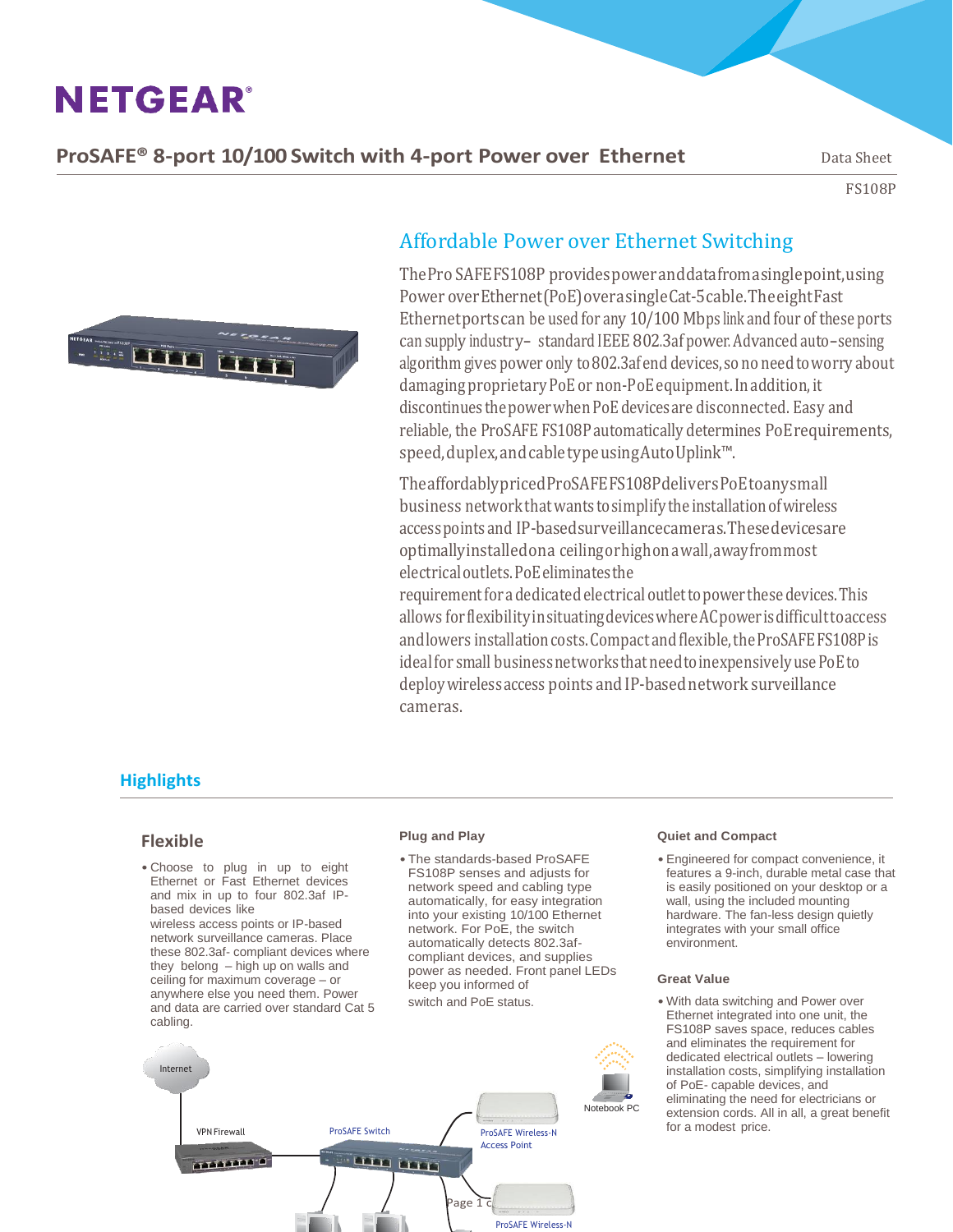## **ProSAFE<sup>®</sup> 8-port 10/100 Switch with 4-port Power over Ethernet** Data Sheet

FS108P

### **Technical Specifications**

### **Network Ports**

• 8 auto speed-sensing 10/100 RJ-45 ports

### **Network Protocol and Standards**

- IEEE 802.3i 10BASE-T
- IEEE 802.3u 100BASE-TX
- IEEE 802.1p priority tags
- IEEE 802.3x Flow Control
- IEEE 802.3af DTE Power via MDI

### **Performance Specifications**

- Forwarding modes: Store-and-forward
- •Bandwidth: 1.6Gbps
- •Network latency: Less than 20 μs for 64-byte frames in store-and-forward mode for 100Mbps to 100Mbps transmission
- •Buffer memory: 96KB embedded memory per unit
- •Address database size: 1,000 media access control (MAC) addresses per system
- •Addressing: 48-bit MAC address
- •Mean time between failures (MTBF): 927,000 hours
- •Acoustic noise: 0dB (fanless)

#### **Status LEDs**

- System: Power, PoE maximum Power
- Per port: Link, activity, speed, PoE active, PoE fault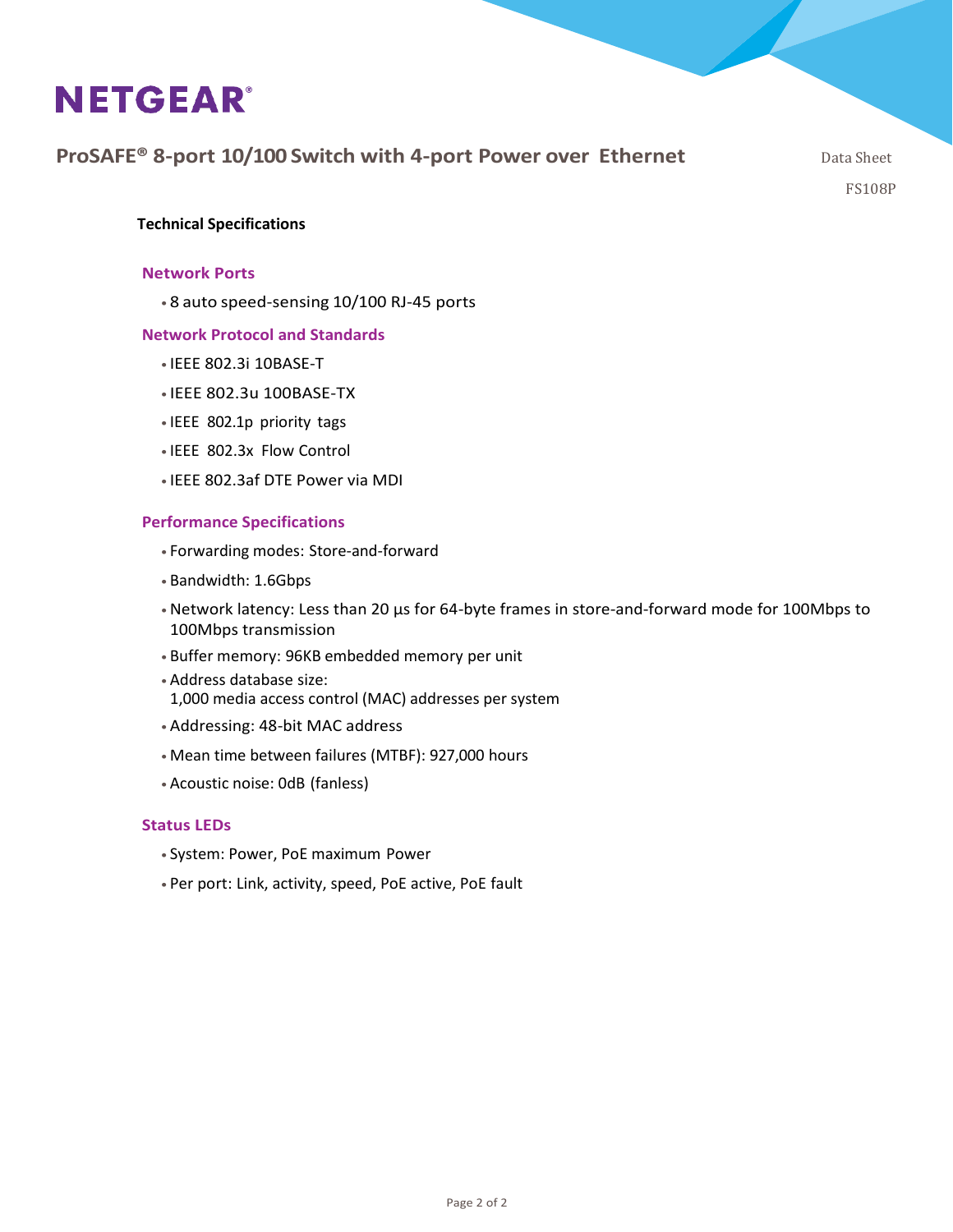## **ProSAFE<sup>®</sup> 8-port 10/100 Switch with 4-port Power over Ethernet** Data Sheet

**Power Supply**

- Total power consumption: 56.1W maximum
- •802.3af powerconsumption: 53W maximum (Ports 1 4)
- •48V DC, 1.25A power output; plug is localized to country of sale

FS108P